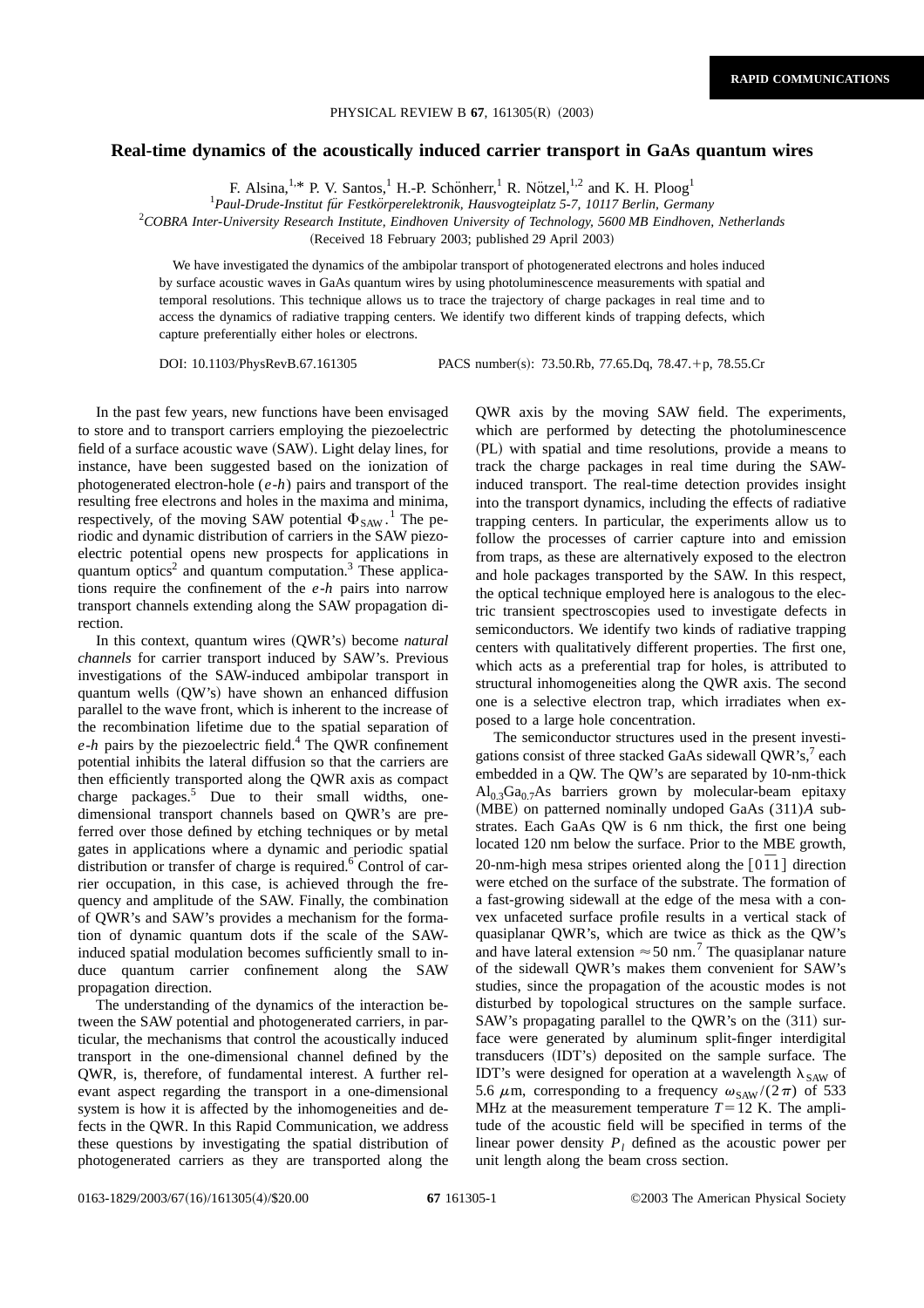ALSINA, SANTOS, SCHÖNHERR, NÖTZEL, AND PLOOG PHYSICAL REVIEW B **67**, 161305(R) (2003)



FIG. 1. (a) Setup for spatially and time-resolved PL measurements with SAW propagation along the QWR's. (b) Spatial (horizontal scale in units of SAW wavelength  $\lambda_{SAW}$ ) and temporal (vertical scale in units of the SAW period  $T_{SAW}$ ) dependences of the QWR PL generated by a microscopic laser spot under a SAW with  $P_l$ =170 W/m. The dotted line indicates the trajectory of an electron package as it is transported by the moving SAW potential from the generation point *G* to the edge of the metal stripe, where it recombines with transported holes.

The dynamics of the acoustically induced transport of photogenerated carriers was investigated by measuring the spatial and temporal evolutions of the PL collected along the  $QWR's$ , as illustrated in Fig. 1 $(a)$ . The microscopic laser spot employed for PL excitation was placed on top of the QWR's in a position *G* some micrometers away from a metal stripe deposited on the sample surface. PL excitation below the  $Al<sub>0.3</sub>Ga<sub>0.7</sub>As barriers was provided by the continuous radial$ tion from a diode laser ( $\lambda_L$ =680 nm). The metal stripe short-circuits the SAW piezoelectric field, thus forcing the recombination of the transported carriers. The PL emission along the QWR was imaged with a spatial resolution  $\approx$  2  $\mu$ m on a gated intensified charge-coupled-device  $(ICCD)$  camera. A time resolution of 0.5 ns was achieved by synchronizing the ICCD camera with the radio-frequency (rf) voltage employed to drive the IDT's.

Figure  $1(b)$  displays the spatial (horizontal axis) and temporal (vertical axis) dependences of the integrated PL intensity in the presence of a SAW with  $P_l = 170$  W/m. The spatial and temporal coordinates are expressed in terms of the SAW wavelength  $\lambda_{SAW}$  and period  $T_{SAW} = 2\pi/\omega_{SAW}$ , respectively. The PL signal is modulated in time with the frequency of the SAW.

The study of the dynamics of the photogenerated carriers requires the knowledge of the absolute phase  $\phi = k_{SAW}x$  $-\omega_{SAW}t$  ( $k_{SAW}$ =2 $\pi/\lambda_{SAW}$ ) of the SAW field relative to that of the PL. In previous studies on QW's,<sup>8,9</sup>  $\phi$  was obtained by exploiting the fact that the type-I modulation of the band gap associated to the SAW strain field splits the excitonic PL line into a doublet. The oscillator strength of the doublet components is determined by the type-II modulation induced by





FIG. 2. (a) Time-resolved measurement of the PL (dashed line) and the interferometric trace  $I_d$  (line with dots) recorded by a Michelson interferometer after a Fourier analysis that includes only the amplitude of the first harmonic. The raw data of the time-resolved PL measurement are also depicted (open squares) for comparison. (b) Calculated surface displacement  $u<sub>z</sub>$  and piezoelectric potential energy  $-q\Phi_{SAW}$  induced by a SAW with a power density of  $P_l$  $=100$  W/m. The horizontal coordinates are scaled in SAW phase units  $\phi = k_{SAW}x - \omega_{SAW}t$ .

 $\Phi_{\text{SAW}}$ . The approach requires samples with PL linewidths small compared to the strain-induced splitting. This condition is not fulfilled for QWR's, where fluctuations of the confinement potential lead to energy variations that mask any effect of the strain field on the recombination energies. The alternative approach employed in the present measurements consists in detecting simultaneously the PL intensity and the surface displacement  $u_z$  at G as a function of time.  $u_z$  was measured using a microscopic interferometer integrated in the PL setup, which employs an avalanche photodiode synchronized with the rf generator (time resolution  $\approx 0.4$  ns) as detector. When the detection energy is switched from that of the excitation source to that of the PL line, the system directly yields the time dependence of the PL under the same experimental conditions.

Figure  $2(a)$  compares time-resolved PL (open squares) and interferometric (line with dots) trace, which is proportional to  $u_z$ , measured in the presence of a SAW. It is interesting to note that the two quantities are phase shifted by 180°. In order to understand this phase relationship, we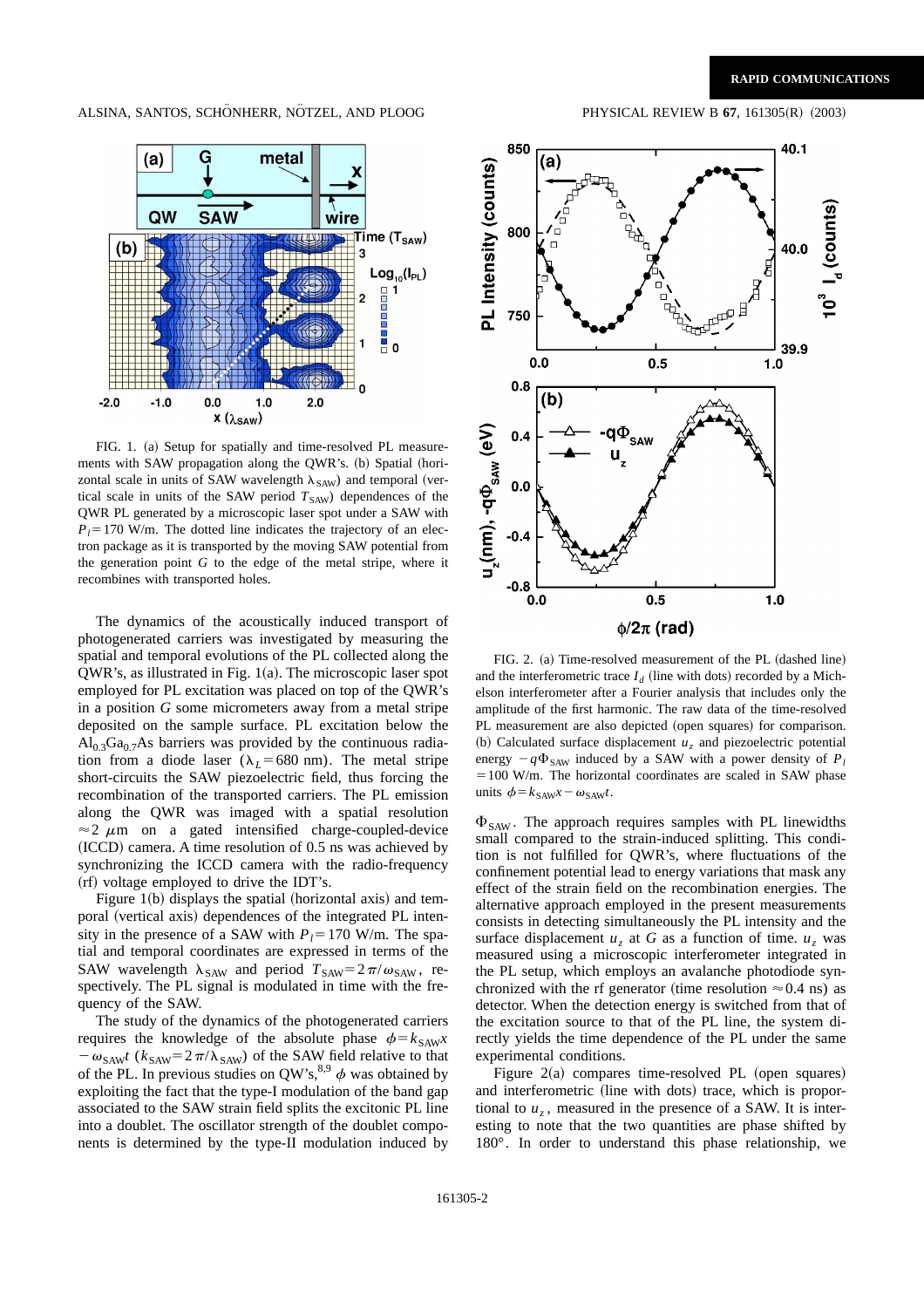## REAL-TIME DYNAMICS OF THE ACOUSTICALLY . . . PHYSICAL REVIEW B **67**, 161305~R! ~2003!

numerically calculated the acoustic and piezoelectric fields induced by the SAW along the  $\lceil 0\bar{1}1 \rceil$  direction of the (311) surface. The modulation of the surface displacement  $u<sub>z</sub>$  and of the potential energy  $-q\Phi_{SAW}$  are displayed in Fig. 2(b). By comparison with Fig.  $2(a)$ , we conclude that the maximum PL intensity at *G* coincides with the minimum piezoelectric potential energy, which concentrates electrons at the illumination spot. Therefore, the PL modulation in the QWR reflects the distribution of the electrons in the dynamic potential. Similar results were previously reported for  $(100)$ GaAs QW's,<sup>9</sup> thus ascertaining the similarity of the carrier dynamics in the two cases.

The results of the previous paragraph allow us to identify the dashed line in Fig. 1(b), with slope  $v_{SAW}^{-1}$  and crossing the maximum PL at *G*, as the trajectory of minimum piezoelectric potential energy. This line also corresponds to the trajectory of the electron package as it is transported from *G* to the recombination spot at the metal edge *M*. The amplitude modulation of the PL intensity is the strongest at *M*, where it drops below the detection limit during half of the SAW cycle. The strong PL modulation at *M* results from the different transport properties of electrons and holes. Due to their higher mobility, the electron packages are highly concentrated close to the minima of  $-q\Phi_{SAW}$ .<sup>9</sup> The welldefined PL peaks at *M* appear when these packages reach this position once in each wave cycle. The carrier dynamics in *G* is more complex since it depends on several processes, i.e., the continuous nature of the carrier photogeneration, the subsequent ionization and extraction of the *e*-*h* pairs from the generation area, and the screening of the piezoelectric field by the large density of photogenerated carriers.

Defects in the QWR induce trapping centers, which distort the carrier packages as they are transported. The SAW field in the measurements displayed in Fig.  $1(b)$  is sufficiently strong to overcome the trapping potential so that the *e*-*h* pairs are efficiently transported. In the presence of weaker SAW amplitudes, however, the effect of the traps becomes evident, as illustrated by the additional structures denoted by *D* in the spatiotemporal profiles of Figs.  $3(a)$  and  $3(b)$ . The defect in Fig.  $3(a)$  traps the carriers and induces their recombination, as evidenced by the strong PL emission. No further transport is observed beyond this point, as indicated by the absence of PL emission near the metal edge *M*.

Additional information about the recombination site is obtained from the phase correlation between the PL and the SAW fields. The dotted line in Fig.  $3(a)$  displays, as in Fig.  $1(b)$ , the trajectory of the electron package from  $G$  to the recombination point. The strong recombination at *D* coincides with the arrival of the electron package, thus indicating the presence of a trap for holes at this site. The trapping process, further referred as type  $A$ , is illustrated in Fig.  $4(a)$ . The trap initially captures holes as the hole density at site *D* increases, when  $-q\Phi_{SAW}$  reaches a maximum at this position. When the electrons arrive approximately half of a SAW cycle later (coinciding with a minimum of the potential energy), they recombine with the trapped holes. From the recombination dynamics in Fig.  $3(a)$  we cannot exclude the possibility that the type-*A* sites also trap electrons. The re-



FIG. 3. Spatiotemporal PL profiles from two different QWR sections showing defect sites *D* with carrier trapping properties of (a) type A and (b) type B. The SAW intensities are  $(a)$   $P_i$  $=4$  W/m and (b)  $P<sub>l</sub>=92$  W/m. The dashed vertical line indicates the position of the metal edge  $M$ . The units for the spatial (temporal) coordinates are given in terms of the SAW wavelength  $\lambda_{SAW}$ (period  $T_{SAW}$ ).

combination dynamics of the type-*A* defects is similar to that near a metal stripe, where the weakening of the SAW potential leads to the recombination of transported electrons and holes.

The measurements displayed in the contour plot of Fig.  $3(b)$ , which were recorded on a different QWR section, reveal a completely different trapping dynamics. The dotted line shows again the trajectory of the electron package. In contrast to the recombination near the metal edge and at the type-*A* defects, an enhanced PL emission now occurs when holes cross the trap position. In fact, the PL intensity on these traps, which will be denoted as type *B*, reduces when they are exposed to electrons. This behavior allows us to unambiguously identify these recombination centers as electron traps. The electrons trapped during the minima of  $-q\Phi_{SAW}$ 



FIG. 4. Potential energy  $-q\Phi_{SAW}$  distorted by the presence of either a (a) hole or an (b) electron trap. The arrows at  $t = t_0$  represent the trapping of carriers by the defect. When the potential inverts at  $t = t_0 + T_{SAW}/2$ , radiative emission takes place as carriers of opposite sign are brought to the position of the trapping site.